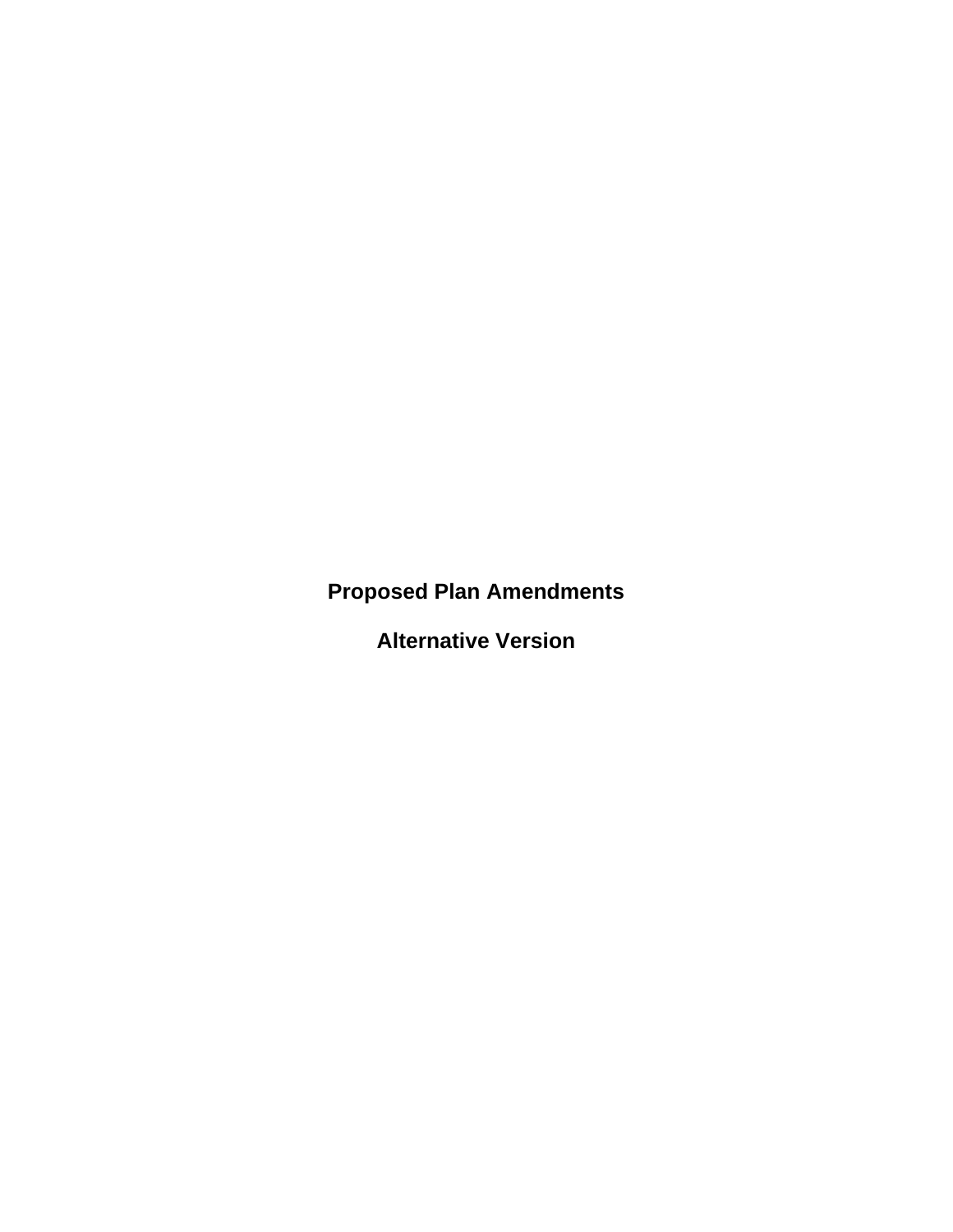through a combination of on-site mitigation measures and/or, if onsite measures are insufficient, a contribution to an off-site mitigation fund that will invest in emission reduction projects.

On-site mitigation could include strategies that reduce vehicle trips or vehicle miles traveled (VMT). Other on-site mitigation measures could be considered, such as improved energy efficiency resulting in fewer power plant emissions or reductions in onsite combustion emissions. Off-site mitigation fees will be calculated based on the amount of required emission reductions that can not be achieved through on-site measures. This control measure will integrate with SACOG's Blueprint Metropolitan Transportation Plan<sup>73</sup> and look for synergistic opportunities from AB 32 (Nunez) – California Global Warming Solutions Act of  $2006^{74}$  and SB 375 (Steinberg) – legislation to reduce greenhouse gases through land-use planning $75$ .

The proposed control measure commits to a framework that includes quantification of emissions before and after mitigation measures are applied, establishes appropriate levels to define who is subject to the rule and emission reduction requirements for affected sources. The proposed emission reduction requirements will include a fee option to achieve offsite reductions when onsite reductions are unavailable. The proposed control measure will be evaluated for adoption by districts noted in the table below.

The estimated emission reductions from the operational indirect source rule are provided in the following table.

| <b>Operational Indirect Source Rule</b> |                         |                          | <b>Emission Reduction (TPD)</b> |                 |
|-----------------------------------------|-------------------------|--------------------------|---------------------------------|-----------------|
| <b>District</b>                         | <b>Adoption</b><br>Year | <b>Implement</b><br>Year | 2018                            |                 |
|                                         |                         |                          | <b>VOC</b>                      | NO <sub>x</sub> |
| <b>SMAQMD</b>                           | 20122015                | 20142017                 | $0 - 0.1$                       | $0 - 0.1$       |
| Total                                   |                         |                          | $0 - 0.1$                       | $0 - 0.1$       |

## **7.16 Stationary and Area-wide Source Control Measures**

Historically, local air district regulatory control measures have been implemented to control emissions from stationary and area-wide type sources. In general, stationary sources include non-mobile sources such as power plants, cement plants, and manufacturing facilities. Area-wide sources of pollution are those where the emissions

<sup>&</sup>lt;sup>73</sup> Metropolitan Transportation Plan for 2035 (MTP2035), approved by SACOG Board of Directors March 20, 2008

<sup>&</sup>lt;sup>74</sup> California Health and Safety Code, Section 38500-38599.

 $75$  Signed by Governor 9-30-08, and amends California Government Code and Division 13 of the Public Resources Code.